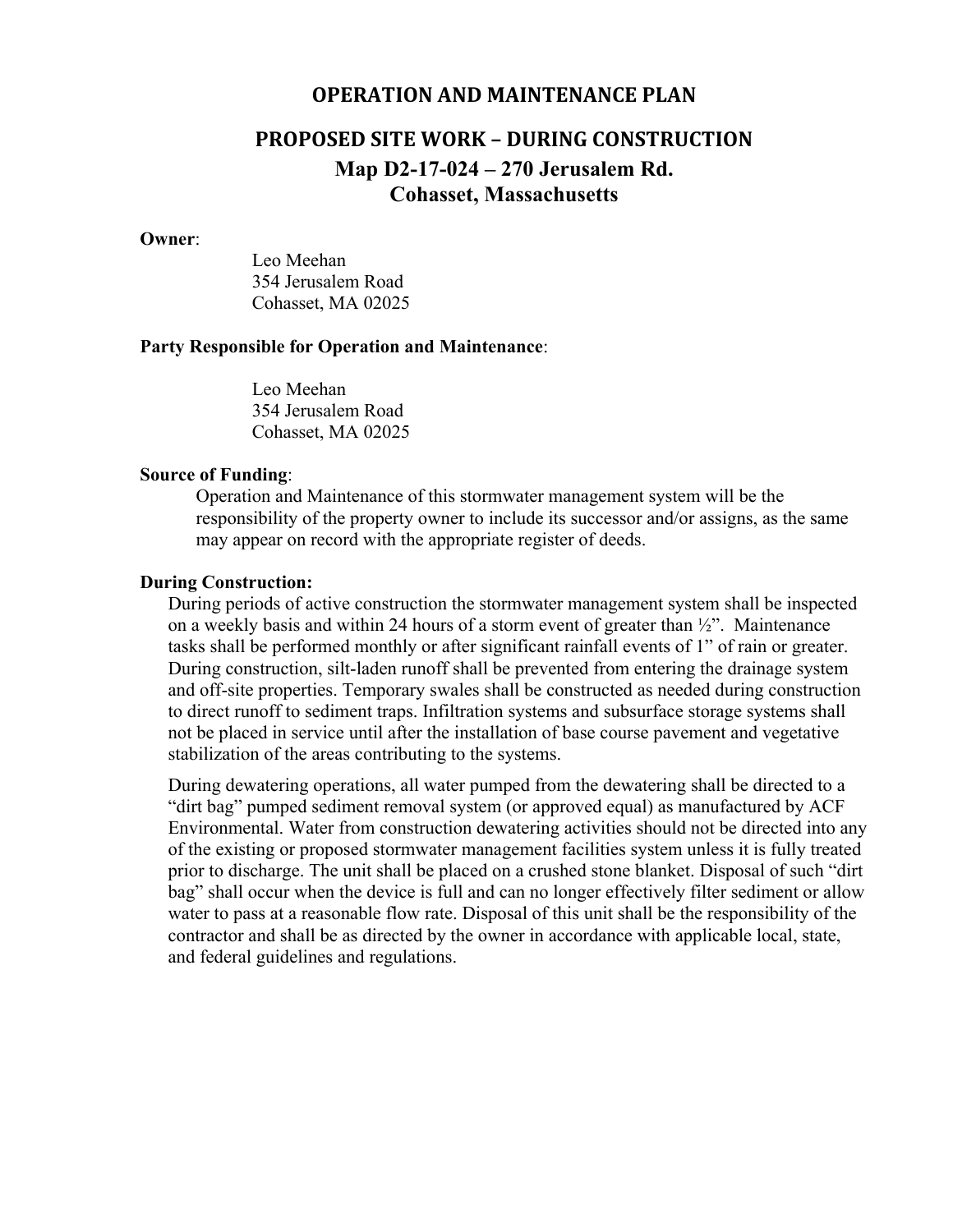Stabilized construction entrances shall be placed at the entrances and shall consist of 4" to 8" quarry spalls and be constructed as shown on the approved plans.

All erosion and sedimentation control measures shall be in place prior to the commencement of any site work or earthwork operations, and shall be maintained during construction, and shall remain in place until all site work is complete and ground cover is established.

Heavy equipment shall not be used on basin bottoms.

All exposed soils not to be paved shall be stabilized as soon as practical. Seed mixes shall only be applied during appropriate periods as recommended by the seed supplier, typically May 1 to October 15. Any exposed soils that cannot be stabilized by vegetation during these dates shall be stabilized with hay bales, hay mulch, check dams, jute netting or other acceptable means.

Once each structure is in place, it should be maintained in accordance with the procedures described in the post-construction Operations and Maintenance Plan.

During dry periods where dust is created by construction activities the following control measures should be implemented.

 Sprinkling – The contractor may sprinkle the ground along haul roads and traffic areas until moist.

 Vegetative cover – Areas that are not expected to be disturbed regularly may be stabilized with vegetative cover.

 Mulch – Mulching can be used as a quick and effective means of dust control in recently disturbed areas.

 Spray on chemical soil treatments may be utilized. Application rates shall conform to manufacturers recommendations.

# **Illicit Discharges**

Illicit discharges to the stormwater management system are discharges that are not entirely comprised of stormwater. Illicit discharges are prohibited from the stormwater management system and the stormwater management system shall be inspected for illicit discharges annually.

The following is a list of discharges that are allowed under the EPA Construction General Permit (CGP) provided that appropriate stormwater controls are designed, installed, and maintained:

a. Stormwater discharges, including stormwater runoff, snowmelt runoff, and surface runoff and drainage, associated with construction activity under 40 CFR §122.26(b)(14) or § 122.26(b)(15)(i);

b. Stormwater discharges designated by EPA as needing a permit under 40 CFR  $\S$  122.26(a)(1)(v) or  $§122.26(b)(15)(ii);$ 

c. Stormwater discharges from construction support activities *(e.g., concrete or asphalt batch plants, equipment staging yards, material storage areas, excavated material disposal areas, borrow areas)* provided:

i. The support activity is directly related to the construction site required to have permit coverage for stormwater discharges;

ii. The support activity is not a commercial operation, nor does it serve multiple unrelated construction projects; iii. The support activity does not continue to operate beyond the completion of the construction activity at the project it supports; and

iv. Stormwater controls are implemented in accordance with Part 2 of the CGP and, if applicable, Part 3 of the CGP, for discharges from the support activity areas.

The following non-stormwater discharges from your construction activity, provided that, with the exception of water used to control dust and to irrigate areas to be